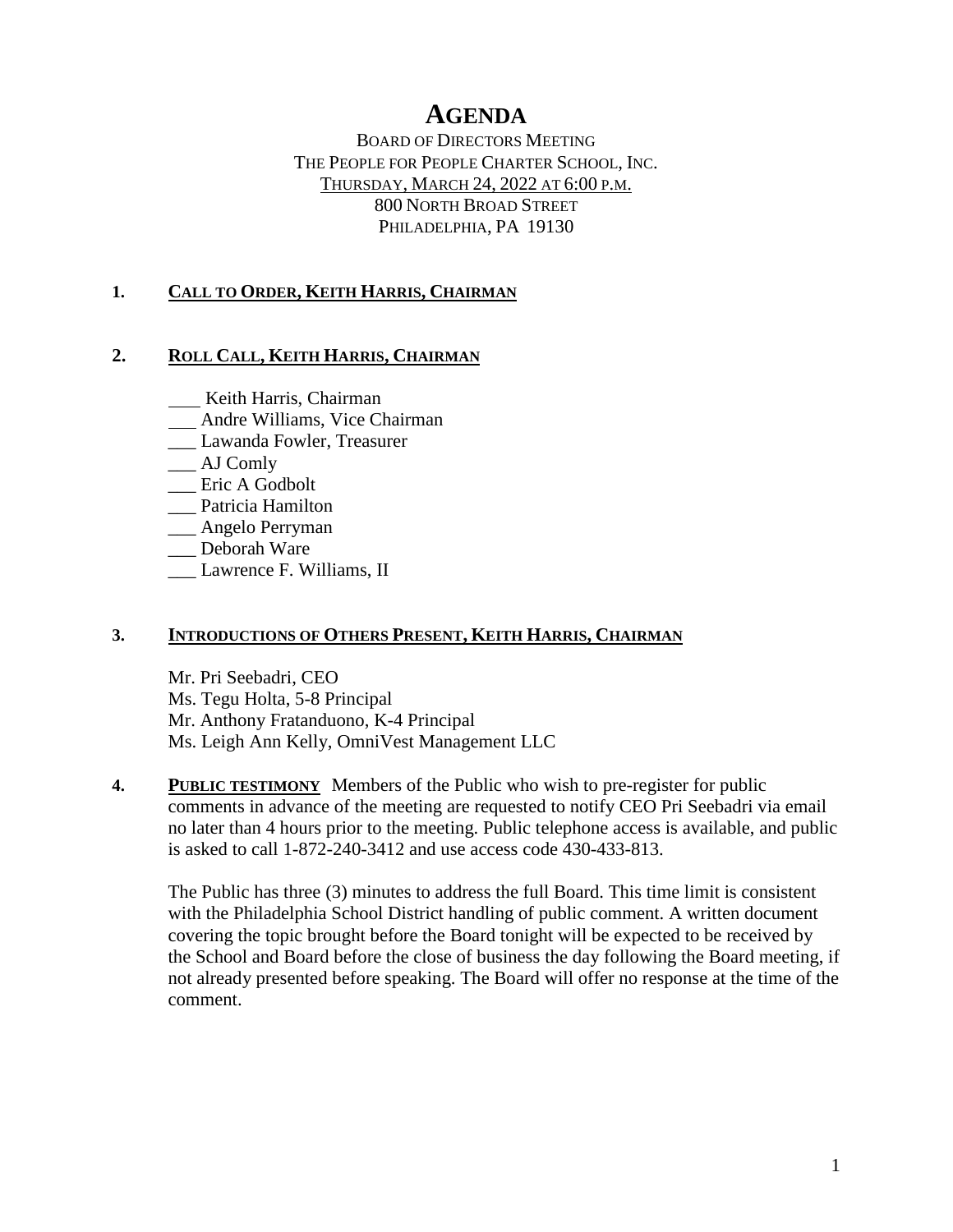## **PFPCS AGENDA**

#### **5. BOARD MEMBER UPDATE, KEITH HARRIS, CHAIRMAN**

The Board of Directors Meeting for today, Thursday, March 24, 2022 is being held virtually due to COVID-19 and in compliance with CDC guidelines. The Board Members are participating via GoToMeeting sponsored by OmniVest to review the documents to be approved and the Public has the availability to listening via a conference line posted on the School's website; the handouts are available to the public upon request. The Public could register for public comments with Pri Seebadri prior to the meeting.

Are there any proposed revisions to the agenda?

#### 6. ADMINISTRATOR REPORTS, MR. SEEBADRI, MS. HOLTA TEGU, AND MR. ANTHONY **FRATANDUONO.**

The Board recommends approval of the Administrator Reports as reported by Mr. Seebadri, Ms. Holta Tegu, and Mr. Anthony Fratanduono.

Motion by: \_\_\_\_\_\_\_\_\_\_\_\_\_\_\_\_\_\_\_\_\_\_\_\_\_ Seconded by: \_\_\_\_\_\_\_\_\_\_\_\_\_\_\_\_\_\_\_\_\_\_\_\_\_\_\_\_\_\_

#### **Roll Call**

| Keith Harris             | yes | no |
|--------------------------|-----|----|
| Andre Williams           | yes | no |
| Lawrence F. Williams, II | yes | no |
| AJ Comly                 | yes | no |
| Lawanda Fowler           | yes | no |
| Eric Godbolt             | yes | no |
| Patricia Hamilton        | yes | no |
| Angelo Perryman          | yes | no |
| Deborah Ware             | yes | no |
|                          |     |    |

Pass Fail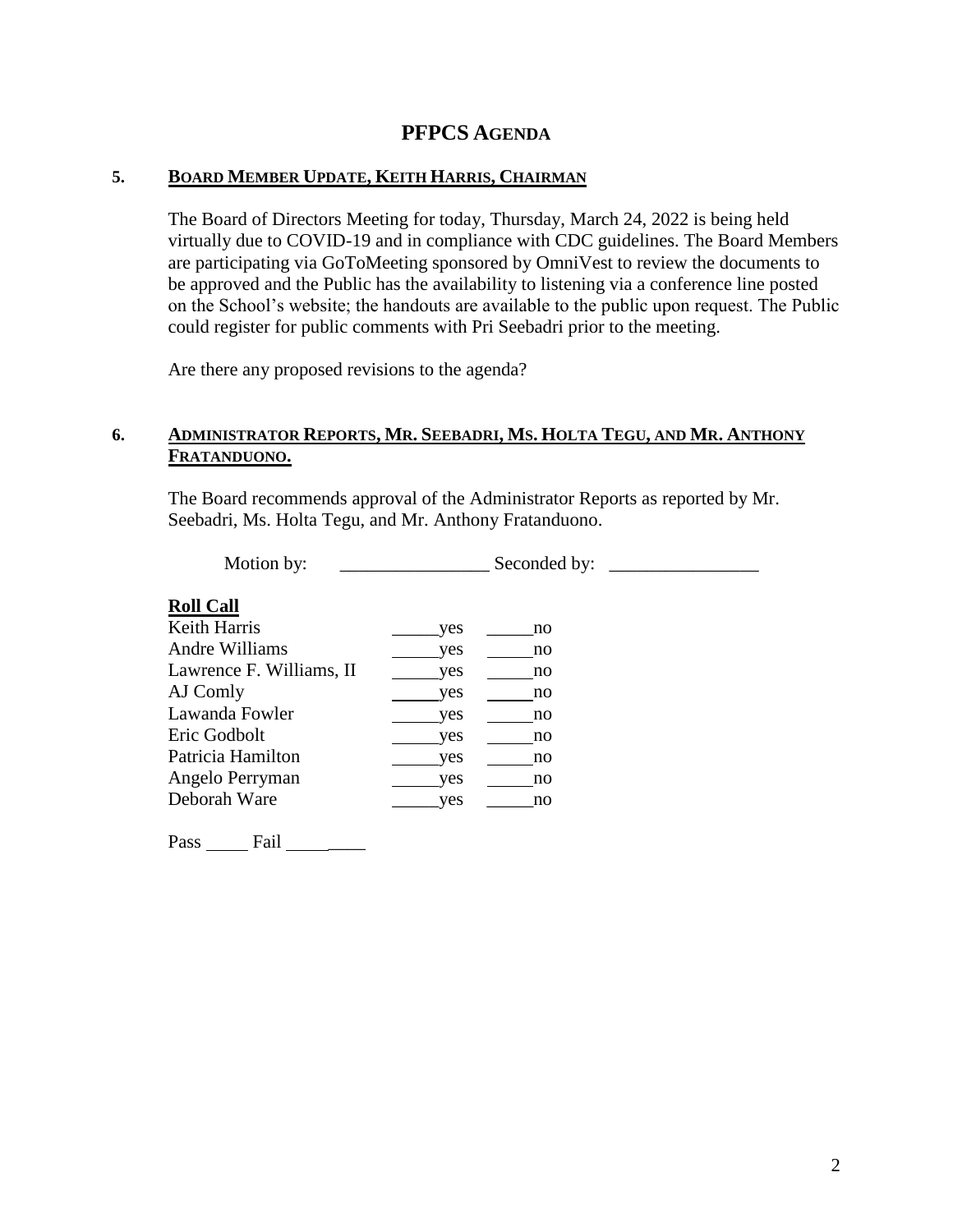## **PFPCS AGENDA**

#### **7. APPROVE REVISIONS TO PEOPLE FOR PEOPLE CHARTER SCHOOL'S SCHOOL HEALTH AND SAFETY PLAN**

The Board recommends approval of the revisions to People for People Charter School's School Health and Safety Plan.

| Motion by:               | Seconded by: |
|--------------------------|--------------|
| <b>Roll Call</b>         |              |
| <b>Keith Harris</b>      | yes<br>no    |
| Andre Williams           | yes<br>no    |
| Lawrence F. Williams, II | yes<br>no    |
| AJ Comly                 | yes<br>no    |
| Lawanda Fowler           | yes<br>no    |
| Eric Godbolt             | yes<br>no    |
| Patricia Hamilton        | yes<br>no    |
| Angelo Perryman          | yes<br>no    |
| Deborah Ware             | yes<br>no    |

#### **8. APPROVE THE PEOPLE FOR PEOPLE CHARTER SCHOOL FINANCIALS FOR THE MONTHS ENDING DECEMBER 31, 2021 AND JANUARY 31, 2022.**

The Board recommends approval of the People for People Charter School Financials for the Months Ending December 31, 2021 and January 31, 2022.

Motion by: \_\_\_\_\_\_\_\_\_\_\_\_\_\_\_\_\_\_\_\_\_\_\_\_\_ Seconded by: \_\_\_\_\_\_\_\_\_\_\_\_\_\_\_\_\_\_\_\_\_\_\_\_\_\_\_\_\_\_

#### **Roll Call**

| Keith Harris             | yes | no |
|--------------------------|-----|----|
| Andre Williams           | yes | no |
| Lawrence F. Williams, II | yes | no |
| AJ Comly                 | yes | no |
| Lawanda Fowler           | yes | no |
| Eric Godbolt             | yes | no |
| Patricia Hamilton        | yes | no |
| Angelo Perryman          | yes | no |
| Deborah Ware             | ves | no |
|                          |     |    |

Pass \_\_\_\_\_\_\_ Fail \_\_\_\_\_\_\_\_\_\_\_\_